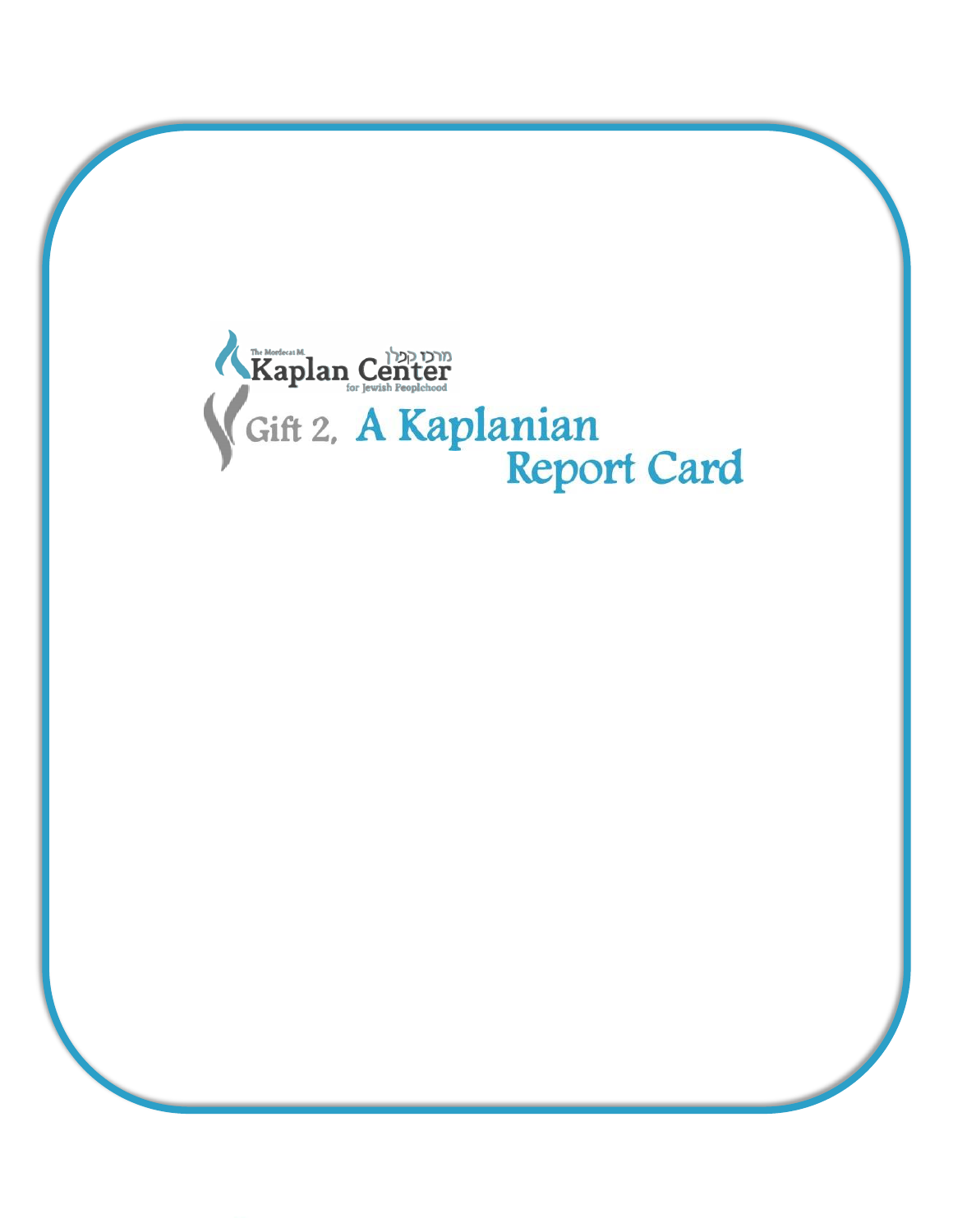

## **A Kaplanian Report Card**

In his chapter on Jewish education in Judaism as a Civilization Kaplan lays out his own vision of what a successful Jewish education might look like. In the attached "Kaplanian report card" I have tried to simplify his language and capture the core of each his concerns. I think this broad vision can serve as a useful mirror to where we have come to in 2016/5777 in Jewish education.

Of course I am using "report card" as a kind of hyperbole or metaphor. I am rather sure that the qualities that account for a fully realized dynamic vision of Jewish education cannot be "graded". Ideas like kedusha/holiness, amiut (peoplehood), tzionut (Zionism), and tikun olam (word transformation) defy easy benchmarking.

Over the years, however, the report card has created much conversation for both Reconstructionist and non-Reconstructionist groups of educators I have taught. So I invite educators to use this educational tool in their own work as they prepare for the school year of 5777.

Mordecai Kaplan was very conversant with the educational philosophies of John Dewey. This linkage suggests two different ways to utilize the resource. Dewey was very aware that educational evaluation was inevitably two processes in creative, dialectic tension with one another. The Latin etymology of to "value" something hints at these two processes. Read one way evaluate means to "prize". Read a second way it can mean to "measure against some higher standard. "

Your education committee or synagogue board could benefit from either of these processes. "To prize" would mean to follow the lead of the folks at Case Western Reserve University who pioneered the various methodologies of "appreciative inquiry". It is critically important to appreciate a community's educational strengths, to value successes. "Naming" these achievements can help any governing body feel more positive about their educational work. It can also provide the building blocks for future growth.

Clearly, "evaluate" also means to hold to a higher standard. In regard to each of the five arenas noted in Kaplan's chapter on education in Judaism as a Civilization there is room for improvement and creative growth. Noting these arenas of challenge and positive growth can provide a road map for specific initiatives the community might launch during the coming year. The mantra of the Mandel foundation over the last several decades is very helpful in relationship to these imagined possibilities: Think Big and Act Small in the initial stages of the work.